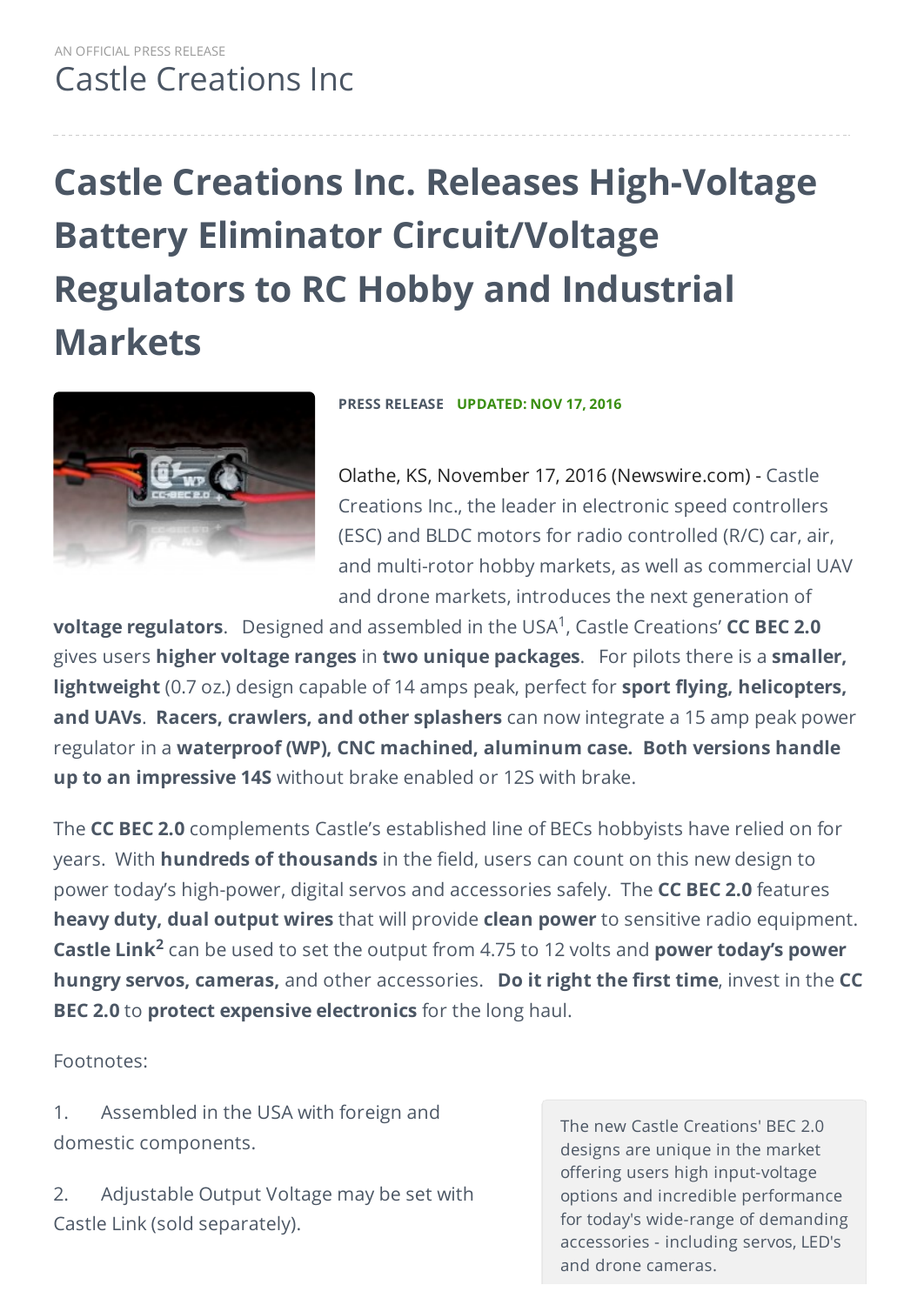#### **Additional Media Information:**

BRENDA LANG, PRESIDENT

Product page: <http://www.castlecreations.com/en/bec-voltage-regulator/products-for-rc>

Media Kit: <http://www.castlecreations.com/media-kits>

Contact: Kate O'Neil, Product Manager

Email: kate.oneil@castlecreations.com

Phone: 913-390-6939

### **About Castle Creations**

Castle Creations, Inc. is a global manufacturer that has challenged the limits of technology since 1997. Based in Olathe, KS USA, Castle continues to pioneer high-performance electronic speed controls (ESC) and BLDC motors for the radio controlled (R/C) car, air, and multi-rotor enthusiast markets as well as commercial UAV and drone markets. Our custom products continue to deliver high-performance electric drive solutions that are commonly used in motion control applications. For more information about our complete line of ESCs, drives, brushless motors and accessories, visit us online at www.castlecreations.com or email sales@castlecreations.com.

32C 2.C

Source: Castle Creations Inc.

## Additional **Images**